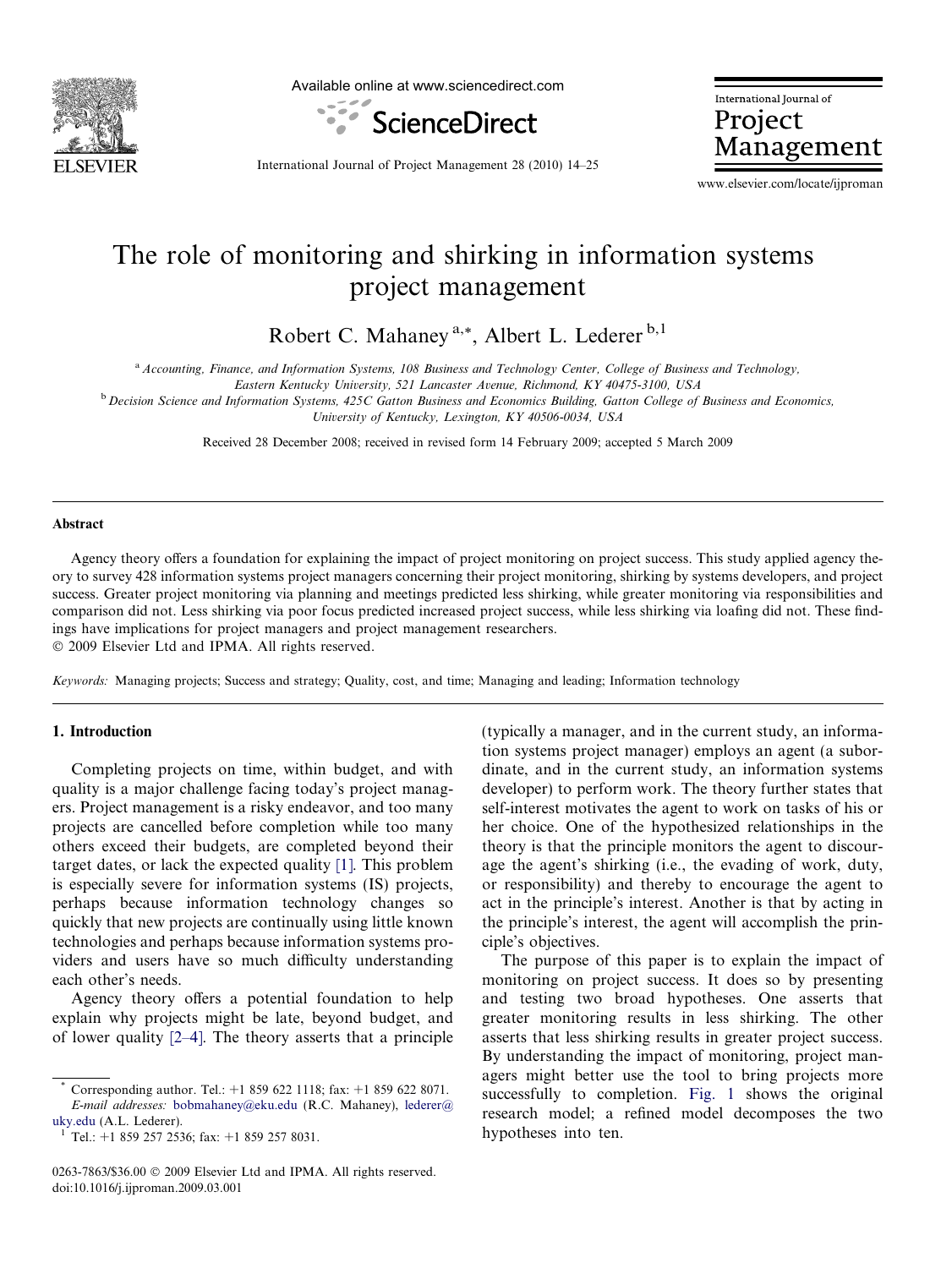<span id="page-1-0"></span>

Fig. 1. The original research model.

The following two sections define the constructs in the study and then justify the hypotheses. The methodology section describes the data collection and a data analysis section identifies the components of monitoring and shirking. After a refinement of the hypotheses, a section describes the data analysis testing them. The paper concludes with a discussion of the findings and the implications for research and practice.

## 2. Constructs

### 2.1. Monitoring

To monitor is to keep track of something systematically in order to collect information about it. Monitoring implies watching, observing, or checking closely or continuously. In project management, the purpose of monitoring is to collect three main classes of information about the progress of a project against a baseline and the anticipated outcome of the project. The classes include information that (1) assures managers that the project is progressing within acceptable budget, schedule, and quality expectations; (2) supports decisions to approve the movement of the project through its stages, and (3) confirms subjective assessments that benefits will be realized [\[5\]](#page--1-0). Information about progress against budget, schedule, and quality constitutes feedback about project team members, and can be used to increase their accountability and motivate their behavior to perform more diligently or in some other manner in management's best interest [\[6,7\]](#page--1-0). The information can also be used to guide corrective action [\[8\].](#page--1-0)

Several researchers have empirically tested the impact of monitoring. Using 102 students in a laboratory experiment, increased monitoring was shown to reduce project failure by reducing over-commitment [\[9\].](#page--1-0) In another lab experiment with 228 students, monitoring encouraged subordinates to act in the interests of their managers [\[10\].](#page--1-0) In a study of 110 boards of director members, monitoring increased actions that saved the organization money [\[11\].](#page--1-0)

Other researchers have found monitoring effective under specific conditions. A lab experiment found it effective in high-growth environments [\[12\]](#page--1-0). In an experiment using 151 undergraduate business majors, less conscientious individuals appeared to increase effort through monitoring whereas conscientious ones did not [\[13\].](#page--1-0)

On the other hand, some research about the impact of monitoring was inconclusive [\[14–16\].](#page--1-0) These inconclusive findings suggest that perhaps monitoring affects performance through a mediator or that some dimensions of monitoring might have an effect while others do not.

In one study, IS project managers described monitoring activities, i.e., how managers monitor IS projects [\[17\]](#page--1-0). The subjects indicated that they monitored by tracking project progress and observing the work of the developers. They named many tools and techniques for doing so. They identified project management software as the most frequently used tool with Microsoft Project as the most popular example. They often named periodic progress reports with comparisons of results to schedules and periodic team meetings as two techniques. Others included a project plan, Gantt charts, and critical path analysis.

#### 2.2. Shirking

Shirking is the evading of work, duty, or responsibility. According to agency theory, such evasion results from the self-interests of the agent in contrast to the interests of the principal [\[2,3,18\]](#page--1-0). Nearly every theory of behavior in the social and organizational sciences assumes that individuals act in accordance with their self-interests [\[19\].](#page--1-0) Moral reasoning level, however, can have a significant effect on the decision to shirk [\[20\].](#page--1-0)

Researchers have studied shirking. They have found that individuals with responsibility to share information with their manager shirk by misrepresenting their private information for monetary gain [\[21,22\]](#page--1-0). In a lab experiment, subjects with an incentive to shirk tended to make poorer project continuation decisions [\[23\].](#page--1-0) Shirking may occur more frequently in a team setting when individual output cannot be precisely measured [\[24\].](#page--1-0)

Shirking is viewed as deleterious, and it prompts organizations to reward employees based on performance rather than behavior [\[3\]](#page--1-0). However, avoidance of work is sometimes deemed beneficial as when workers take periodic breaks to remain fresh [\[25,26\]](#page--1-0).

Information systems research has shown that an organization with a history of retribution against employees who report bad news provide an incentive to others to shirk by refraining from reporting such news even though doing so would be in the best interest of the organization [\[27,28\].](#page--1-0) In one study, national culture - individualistic vs. collectivist (as in the US vs. Singapore) – moderated the effect of organizational climate on the shirking of the responsibility to report bad IS project news [\[29\].](#page--1-0)

In one study, IS project managers described shirking activities, i.e., developers' activities when not working on their assigned tasks [\[17\]](#page--1-0). The managers identified socializing, excessive breaks, surfing the web and playing computer games as the major culprits. Sometimes developers worked on the wrong tasks or reprioritized their assignments so they worked on enjoyable or challenging ones. Disorganization also represented shirking.

#### 3. Project success

Project management is ''the application of knowledge, skills, tools, and techniques to project activities to meet project requirements" [\[30\],](#page--1-0) p. 8. Project management helps organizations develop new products by standardizing and